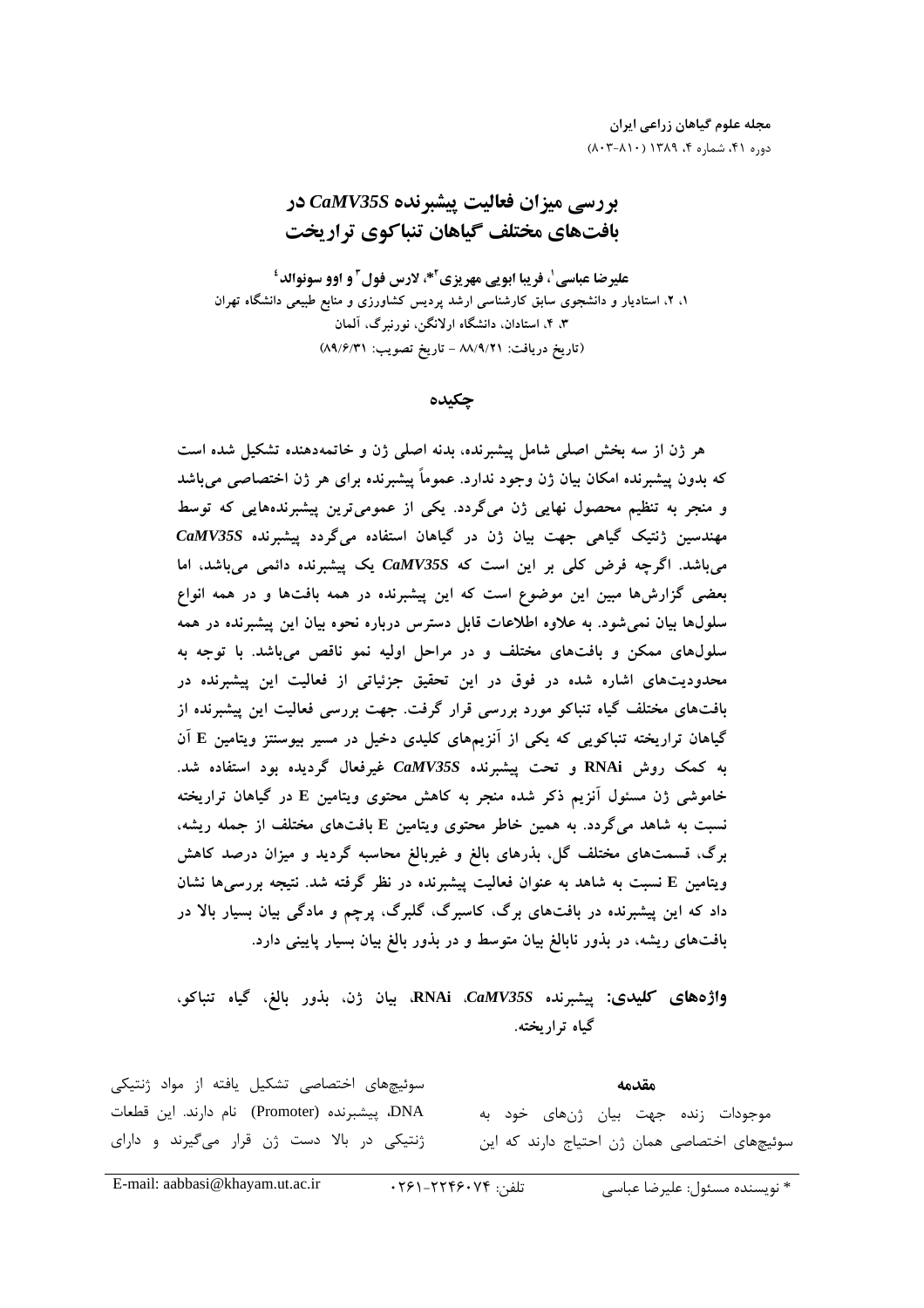قسمتهایی هستند که به عنوان حسگر عمل میکنند تا به علائمی که از ژنهای دیگر و یا از محیط صادر می شوند پاسخ دهند. این علائم به ژن القاء می نمایند که چه موقع، کجا، چه مقدار و برای چه مدتی روشن باشد و در غیر این صورت خاموش بماند. بنابراین بر طبق نیاز و در مرحله نموی خاص اجازه تنظیم محصول نهایی که پروتئین، آنزیم و یا هورمون میباشد، صادر میگردد. پیشبرندهها بر اساس نوع و یا درجه کنترل بیان ژن به انواع دايمي و القائي تقسيم مي شوند. پيشبرندههاي دایمی مستقل از فاکتورهای محیطی و نموی در همه بافتها بیان میشوند و از آنجا که مشروط به فاکتورهای داخلی نیستند، معمولا این پیشبرندهها در بین تمامی گونهها فعال میباشند. در صورتی که پیشبرندههای القایی به فاکتورها و ترکیباتی که حاصل شرایط محیطی و محركهاى خارجى قابل كنترل مصنوعى هستند بستگی دارد. از فاکتورهای فیزیکی مؤثر در این نوع پیشبرندهها، نور، گرما، زخم و از فاکتورهای شیمیایی مؤثر آنتیبیوتیکها، الکل و علفکشها را میتوان نام

.(Veylder et al., 1997; Peebles et al., 2007). .Odell et al (1980) ییشبرندهای را جدا کردند که مسئول رونویسی ژنوم ویروس موزائیک گل کلم بود که این ویروس دارای ژنوم DNA دو رشته است و بسیاری از گیاهان خانواده کلمیها و به طور خاص براسیکاها را آلوده میکند. این پیشبرنده که CaMV35S نام گرفت پیشبرندهای همیشه روشن و بنابراین دایمی و قوی می باشد و گیاه قادر به خاموش کردن آن نمی باشد. ژنهایی که جهت تراریخت کردن گیاهان استفاده می شوند معمولاً موزائیکهای ساختگی از DNA می باشند که مشتمل بر یک پیشبرنده شناخته شده که در گیاه هدف می تواند فعال باشد به همراه اطلاعاتی برای پروتئین خاص و در نهایت یک توالی تنظیم کننده در پایان میباشد.

مهندسی ژنتیک عموماً از پیشبرنده CaMV35S به عنوان یک پیشبرنده قوی و دایمی استفاده میکند که استفاده از آن منجر به سطوح بالای بیان ژن در غالب سلولها و بافتهای گیاهان دو لپه در مراحل مختلف نموی گیاه میشوند. به هر حال این پیشبرنده در تک لیهای ها بخصوص غلات اثرات کمتری دارد که آن

هم ممکن است به دلیل تفاوت در کیفیت و کمیت فاکتورهای تنظیمکننده باشد. هر چند که پیشبرنده به عنوان یک پیشبرنده عمومی و دایمی CaMV35S جهت انجام عملیات انتقال ژن و بیان ژن خارجی در سیستمهای گیاهی در نظر گرفته می شود .Odell et al. (1985. با این حال بعضی گزارش ها وجود دارد که عنوان می کنند. این پیشبرنده در همه سلولها و همه انواع (Williamson et al., بافتهای گیاهی فعال نمیباشد) 1989; Yang et al., 1990; Terada et al., 1990; .Benfey et al., 1989)

غالب مطالعاتی که جهت تعیین فعالیت پیشبرنده CaMV35S صورت گرفته است از بررسیهای هیستوشیمیایی ژن گزارشگر بتاگلوکورونیداز حاصل (Yang et al., 1990; Benfey et al., 1989; شده است Benfey et al., 1990a; Battraw et al., 1990; Jefferson et al., 1987). علاوه بر مطالعات هیستوشیمیایی، Sunilkumar et al. یروتئین (2002) فلورسنت سبز را با پیشبرنده CaMV35S الحاق کرده و به گیاه پنبه منتقل نمودند و سپس به بررسی فعالیت این پیشبرنده در بافتهای مختلف پرداختند.

در مسیر بیوسنتز ویتانین E، آنزیمهای مختلفی وجود دارند که توسط ژنهای مختلف رمز میگردند، از جمله آنزیمهای مؤثر می توان به هموجنتیسیت فیتیل ترانسفراز Homogentisate Phytyl Transferase) (HPT))، توكوفرول سيكلاز (Tocopherol Cyclase) (TC)) و گاما توکوفرول متیل ترانسفراز γ-Tocopherol) Methyl Transferase (γ-TMT)) اشاره کرد که به ترتيب منجر به توليد متيل فيتيل بنزوكوينون (2- Methy 1-6- Phytyl- 1,4- Benzo Quinone (MPBQ))، گاما توکوفرول (Tocopherol) و دلتا توكوفرول (Tocopherol) در نهايت آلفا و بتا توکوفرول میگردد. با وجود مزیتهایی که هر کدام از دو سیستم ذکر شده جهت بررسی فعالیت پیشبرنده CaMV35S دارند در این تحقیق از گیاهانی که در آنها  $E$  یکی از ژنهای کلیدی در مسیر بیوسنتز ویتامین توسط مكانيسم RNAi تحت پيشبرنده CaMV35S خاموش شده است استفاده گردید. اگر این خاموشی به طور کامل صورت گیرد هیچ ویتامین E در گیاه وجود نخواهد داشت. با بررسی میزان ویتامین E باقیمانده و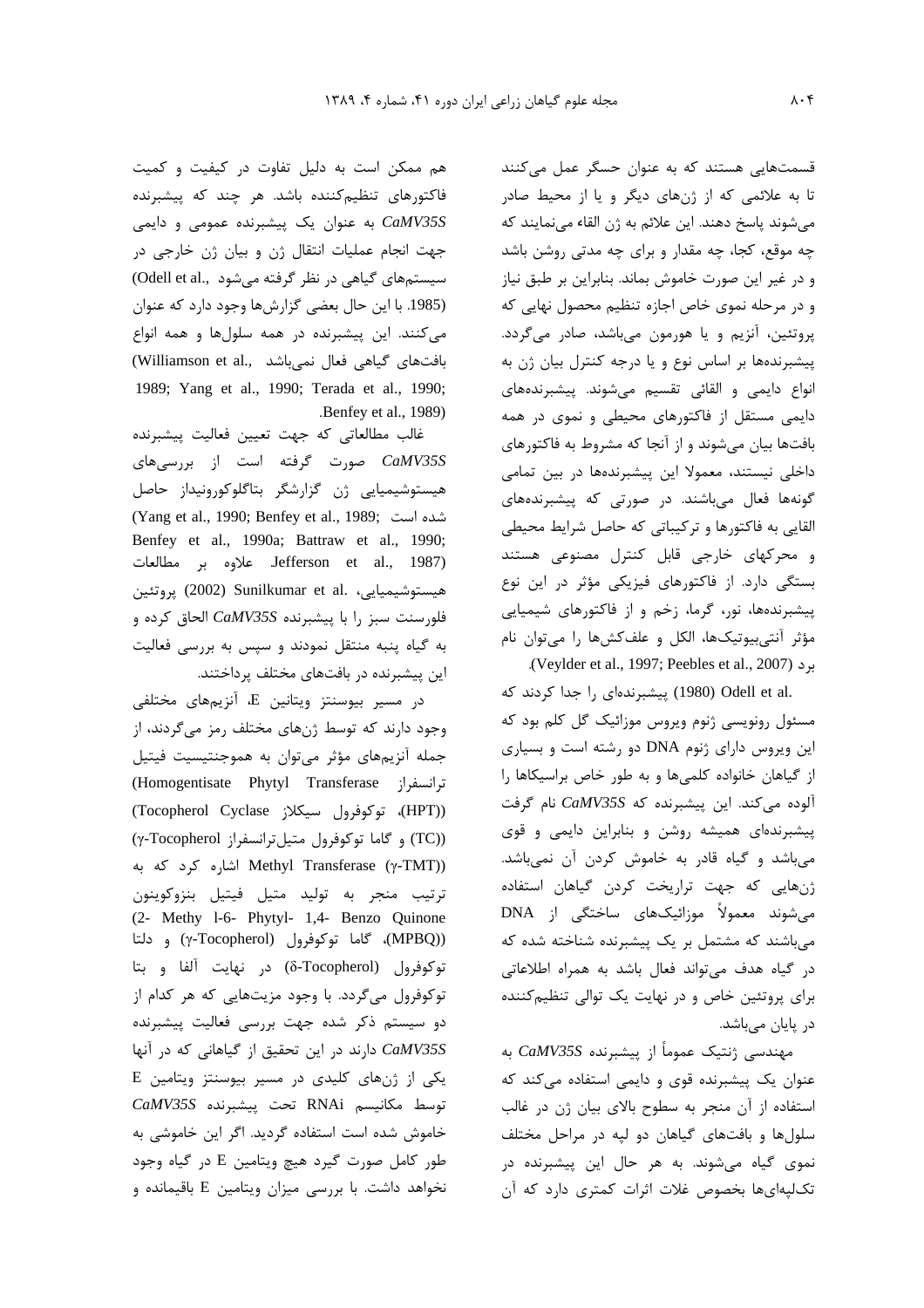مقایسه آن با گیاه شاهد میتوان در بافتهای مختلف میزان کارایی خاموشی و به دنبال آن، میزان فعالیت پیشبرنده را برآورد نمود.

#### مواد و روشها

## مواد گیاهی و شرایط رشد

بذور گیاهان تنباکوی وحشی واریته Nicotiana tobaccum cv.samsun NN و گیاهان تراریخته HPT:RNAi ضد عفونی گردیدند و در محیط کشت موراشیک و اسکوگ (MS) و تحت دوره نوری ۱۶ ساعت نور و ۸ ساعت تاریکی (شدت نور ۵۰μE m<sup>2</sup> s فر و دمای ۲۱ درجه سانتی گراد) و رطوبت نسبی ۵۰ درصد نگهداری شدند. با اتمام مرحله جوانهزنی بعد از آنکه گیاهچهها به مرحله شش برگی رسیدند به خاک منتقل گردیدند و تحت شرایط ۱۶ ساعت نور، ۸ ساعت تاریکی، رطوبت نسبی ۷۵ درصد و دمای ۲۱-۲۵ درجه قرار گرفتند. در این مرحله از برگها نمونهگیری شد و نمونههای حاصل در دمای منهای ۷۰ درجه سانتی گراد نگهداری شدند. این گیاهان در حال رشد سیس در شرایط فوق تا رسیدن به مرحله گلدهی و تولید بذر در گلخانه حفظ گردیدند. از این گیاهان در مرحله گلدهی از قسمتهای مختلف گل، شامل کاسبرگ، گلبرگ، تخمدان و پرچم نمونهگیری شد و بعد از گردهافشانی و تشکیل بذر در مراحل مختلف تشکیل بذر نمونهگیری انجام شد و در فریزر ۷۰- درجه نگهداری شدند تا جهت اندازهگیریهای بعدی مورد استفاده قرار گیرند. استخراج توكوفرول

جهت یکنواختی نمونهگیری در مورد برگ ، به کمک استوانههای با قطر یک سانتی متر از برگهای مشابه (برگ شماره ۵ از پایین) نمونهگیری شد و در مورد قسمتهایی از گیاه مثل بذر و اجزاء گل که امکان استفاده از این روش وجود نداشت نمونهگیری وزنی صورت گرفت. به نمونههای حاصل بسته به میزان بافت مورد استفاده ۶ تا ۸ برابر حجم نمونه، متانول اضافه گردید و هموژنیزه گردید و سپس نمونه یکنواخت شده در دمای ۳۰ درجه به مدت ۱۰ دقیقه تیمار شد و به مدت ۱۰ دقیقه و با سرعت ۱۲۰۰۰ دور سانتریفیوژ گردید. محلول روئی برداشته شد و مجددا دو تا چهار حجم حجم متانول به رسوب باقیمانده اضافه شد و در

شرایط مشابه قبل تیمار گردید و پس از سانتریفیوژ محلول رویی برداشته شد و به محلول قبل اضافه گردید و جهت اندازهگیری محتوی ویتامین E مورد استفاده قرار گرفت (Abbasi et al., 2007).

## اندازهگیری میزان توکوفرول

میزان توکوفرول موجود در نمونهها با استفاده از دستگاه HPLC و ستون C18 اندازهگیری شد. سریهای مختلف غلظت از استانداردهای توکوفرولهای مختلف تهیه شد و پس از تهیه منحنی استاندارد و مقایسه سطوح زير منحنى نمونهها با سطوح زير منحنى استانداردها میزان توکوفرول در نمونههای مربوطه محاسبه گردید (Abbasi et al., 2007).

## نتايج و بحث

ارزیابی فعالیت پیشبرنده CaMV35S در برگ

برگهای جوان گیاهان شاهد و تراریخته :HPT RNAiتنباکو که به مدت ۵ هفته در گلخانه درحال رشد بودند جهت ارزيابي فعاليت پيشبرنده CaMV35S در برگ های سبز تنباکو مورد استفاده قرار گرفتند و سپس از برگهای نمونهگیری شده توکوفرول استخراج گردید. همان طور که در شکل ۱-الف مشاهده میشود در گیاهان شاهد میزان توکوفرول کل ۴۰/۳ نانوگرم در سانتی مترمربع سطح برگ میباشد در صورتی که این میزان درگیاهان تراریخته به ۶/۷۵ نانوگرم در سانتیمترمربع سطح برگ میرسد که کاهش معنیداری در حدود ۸۳ درصد در آنها مشاهده میگردد.

Benfey et al. (1990) Yang & Christou (1990a) بیان این پیشبرنده را در برگهای گیاه تنباکو و سویا گزارش نمودند و همچنین Yang & Christou (1990) فعالیت بالای این پیشبرنده را در سلول های محافظ سویا با استفاده از آنالیز GUS نشان دادند و سپس Sunilkumar & Rathore بيان اين پروموتور را در همه سلولهای برگ گیاه پنبه گزارش كردند. نتايج حاصل از اين تحقيق موافق با تحقيقات ذکر شده در بالا بیانگر فعالیت این پیشبرنده در برگهای گیاهان تنباکوی تراریخت می باشد و ضمناً کاهش ۸۳ درصدی میزان توکوفرول کل در گیاهان تراریخته نسبت به شاهد نمایانگر فعالیت بسیار زیاد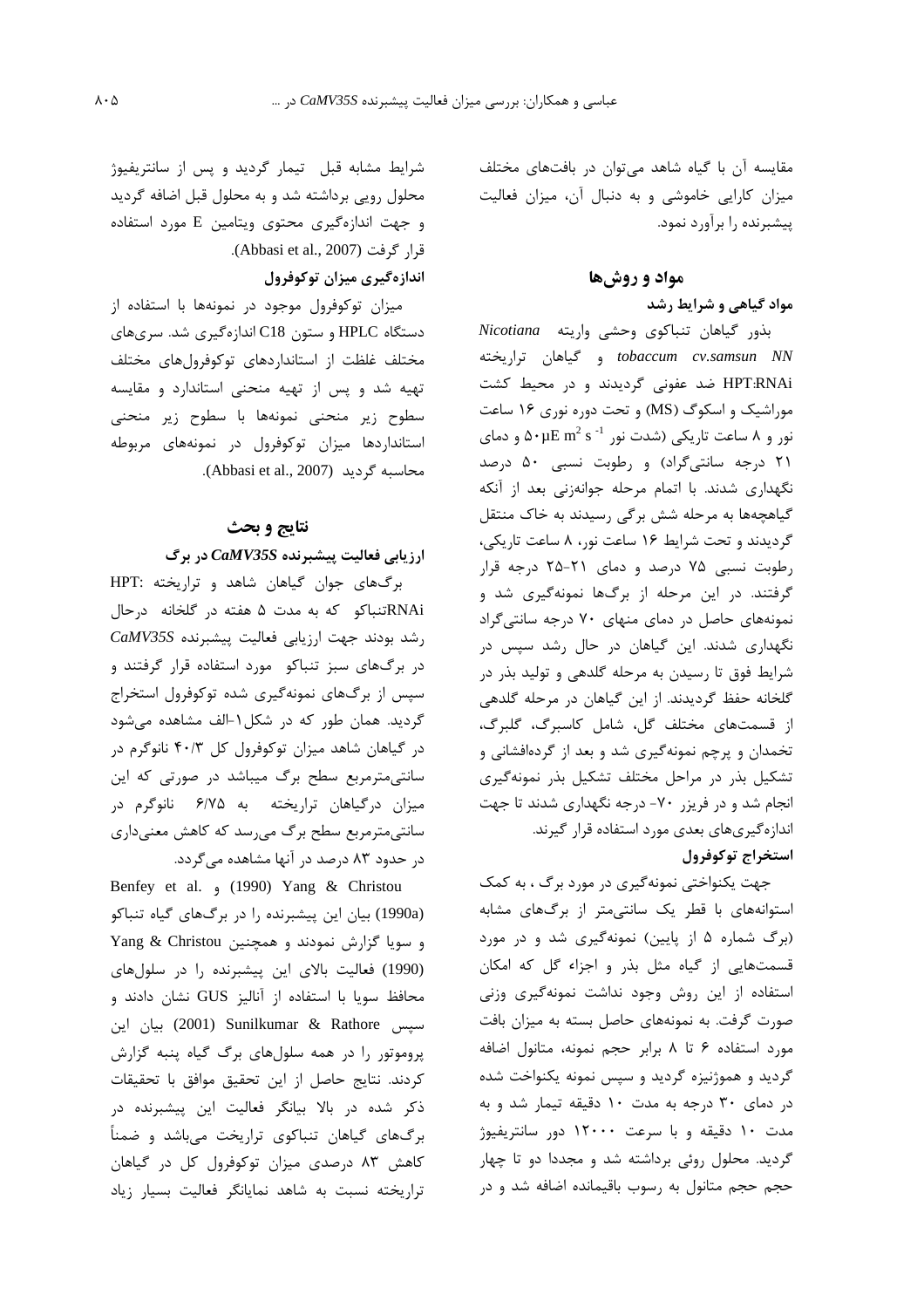$caMV35S$  در برگهای گیاه تنباکوی تراریخت مے باشد.

#### ارزیابی فعالیت پیشبرنده CaMV35S در ریشه

به منظور ارزیابی فعالیت و بیان ژن تحت کنترل ییشبرنده CaMV35S در ریشههای گیاهان تنباکوی تراریخت از ریشههای در حال رشد گیاهان شاهد و تراریخته حاوی سازه ژنی HPT:RNAi تنباکو که در گلخانه به مدت ۵ هفته در حال رشد بودند نمونهگیری صورت گرفت. توكوفرول بافت ريشه گياهان شاهد و تراریخت به روش ارائه شده در مواد و روشها استخراج و سپس میزان توکوفرول نمونهها محاسبه گردید. نتایج محاسبه میزان توکوفرول در ریشه گیاهان شاهد و تراریخته در شکل ۱- ب ارائه گردیده است. همان طور که در شکل ۱-ب نشان داده شده است میزان توکوفرول کل در ریشه گیاهان شاهد تنباکو ۱۳/۷ نانوگرم در

میلی گرم وزن تر ریشه می باشد در صورتی که میزان توکوفرول در ریشه گیاهان تراریخته ۴/۱ نانوگرم در میلی گرم وزن تر ریشه محاسبه گردید.

Battraw & Hall و همچنین Benfey et al. را (1990) فعاليت ژن GUS تحت پيشبرنده CaMV35S را در سلول های نوک ریشه گزارش کردند و سپس .2002) Sunilkumar et al (2002) بروز فلورسانس حاصل از تراریختگی گیاه پنبه با پروتئین فلورسانس سبز را در سلول های اپیدرم ریشه و همچنین فعالیت CaMV35S را در تمام مراحل رشد گیاه در ریشه گزارش نمودند. نتايج حاصل از اين تحقيق نيز بيانگر اين واقعيت است که میزان توکوفرول دستخوش کاهش نسبتاً بالایی در گیاهان تراریخته نسبت به گیاهان شاهد میگردد که این کاهش در میزان متابولیت نهایی بیانگر فعالیت ۵۶ درصدی این پیشبرنده در بافت ریشه میباشد.



شکل ۱- میزان توکوفرول استخراج شده از بافتهای رویشی برگهای گیاهان شاهد و تراریخته تنباکو الف) توكوفرول استخراج شده از ريشه، ب) توكوفرول استخراج شده از ريشه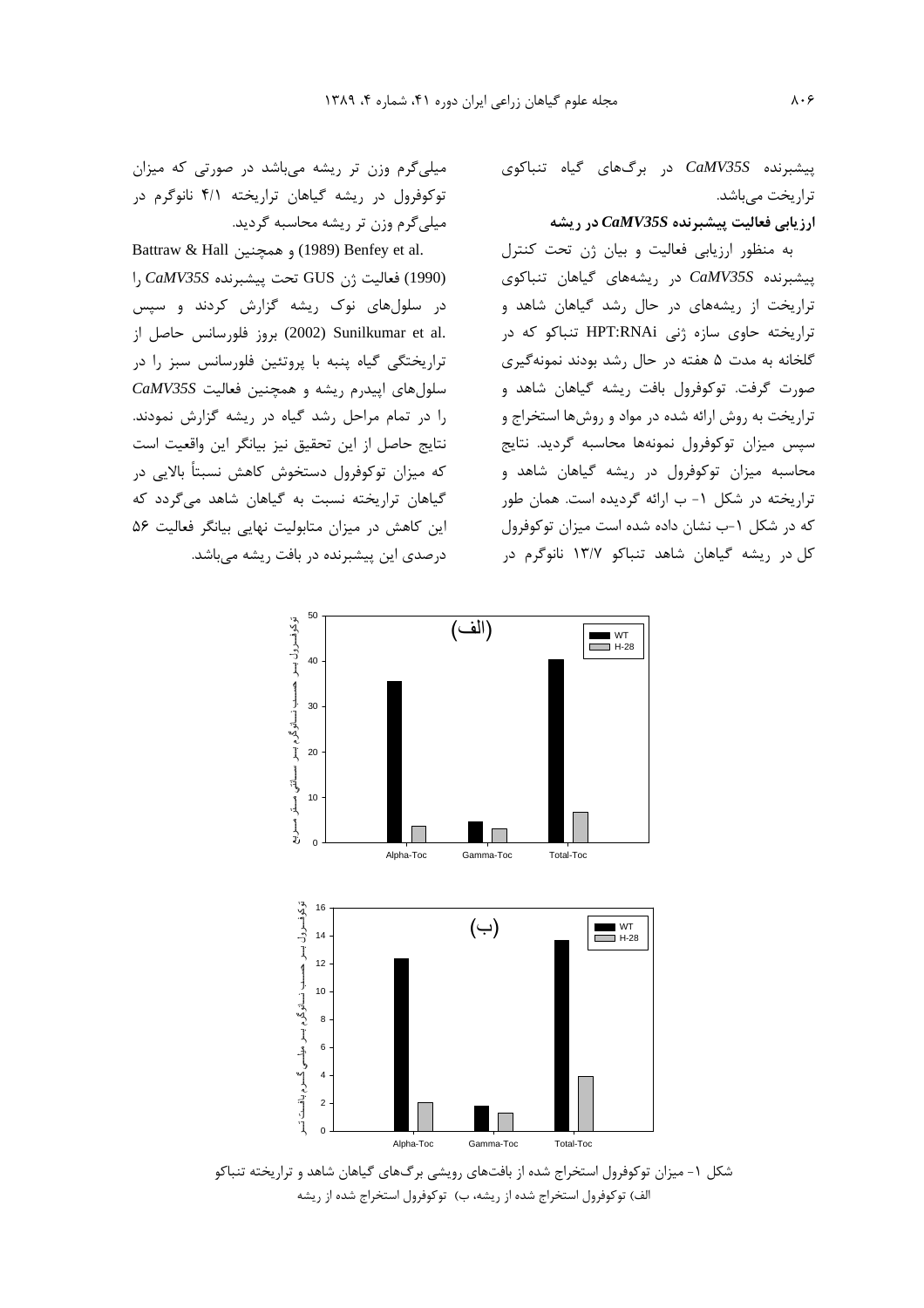ارزیابی فعالیت پیشبرنده CaMV35S در اندام زایشی

گزارشهای جامعی در رابطه با بیان پیشبرنده CaMV35S در قسمتهای مختلف گل وجود ندارد. بنابراین در این تحقیق میزان بیان پیشبرنده CaMV35S در قسمتهای مختلف اندام گل در گیاه تنباکوی تراریخت نیز از مواردی بود که مورد مطالعه قرار گرفت. برای انجام این قسمت از تحقیق جهت بررسی میزان فعالیت پیشبرنده در اجزا مختلف اندام گل در گیاه تنباکو به طور مثال از کاسبرگ، گلبرگ پرچم و مادگی نمونهگیری شد و توکوفرول از اجزای نام برده استخراج گردید و سپس میزان توکوفرول نمونههای حاصل محاسبه گردید که نتایج حاصل به شرح زیر میباشد.

استخراج توکوفرول از کاسبرگ و محاسبه میزان نهایی توکوفرول در نمونه حاصل از کاسبرگ نشان داد که گیاهان شاهد دارای ۱۸/۵ نانوگرم توکوفرول بر سانتی مترمربع سطح برگ میباشند در صورتی که این میزان در کاسبرگ گیاهان تراریخته HPT:RNAi به ۶/۲۵ نانوگرم توكوفرول بر سانتىمترمربع سطح کاسبرگ می رسد. مقایسه میزان توکوفرول کل در کاسبر گهای گیاه شاهد نسبت به گیاه تراریخته موید کاهش ۶۶ درصدی این متابولیت در گیاهان تراریخته است که نشان میدهد فعالیت این پیشبرنده در كاسبرگ گلهاى گياه تنباكوى تراريخت نسبتا زياد مى باشد (شكل ٢ - الف).

همانطور که در شکل ۲-ب نشان داده شده است استخراج و محاسبه میزان توکوفرول در گلبرگ گیاهان شاهد و تراریخته نشان میدهد که میزان این متابولیت در گیاهان تراریخته نسبت به شاهد با کاهش ۸۷ درصدی مواجه گردیده است که این میزان کاهش دلیل بر فعالیت بسیار زیاد این پیشبرنده در این جز از اندام گل در گیاه تنباکوی تراریخت میباشد.

جهت بررسی میزان فعالیت این پیشبرنده در بافت پرچم گیاه تنباکوی تراریخت بساکهای گیاهان شاهد و تراریخته جدا گردید و میزان توکوفرول در این جز از اندام گل نیز محاسبه شد. محاسبه میزان توکوفرول در بافت پرچم نشان داد که گیاه شاهد دارای ۹۰ نانوگرم توکوفرول در میلی گرم بافت تر و گیاهان تراریخته دارای ۱۱ نانوگرم توکوفرول در میلیگرم بافت تر میباشد که

مقایسه این دو میزان نشان میدهد که تراریخت شدن گیاه منجر به کاهش ۸۷ درصدی این متابولیت در گیاهان تراریخت نسبت به گیاهان شاهد میگردد که موید فعالیت بسیار زیاد این پیشبرنده در بافت پرچم می باشد (شکل ۲- د).

به منظور بررسی فعالیت پیشبرنده CaMV35S در بافت مادگی گل نیز از کلالههای گیاهان شاهد و تراریخته تنباکو نمونهگیری شد و توکوفرول از بافت مربوطه استخراج گردید. میزان توکوفرول موجود در گیاهان شاهد و تراریخته محاسبه و مقایسه گردید. همان طور که در شکل ۲- ج نشان داده شده است فعاليت پيشبرنده CaMV35S در كلاله گياهان تراريخت منجر به کاهش ۷۶ درصدی میزان متابولیت مورد نظر نسبت به گیاهان شاهد گردیده است که این کاهش شدید میزان متابولیت نشانه خاموشی ژن و فعالیت بسیارزیاد این پیشبرنده در این بافت میباشد. ضمناً برای بررسی بیشتر فعالیت این پیشبرنده از کل بافت مادگی(مجموع تخمدان، کلاله و استیل) متابولیت استخراج گردید که منجر به کاهشی تقریباً برابر با بافت مادگی گردید (داده نشان داده نشده است).

در مطالعات انجام شده توسط .Benfey et al (1989) بيان پيشبرنده CaMV35S در كاسبرگ، گلبرگ، بساک و گرده اندام گل گیاه اطلسی، در مطالعات Benfey & Chua (1989) بيان اين ييشبرنده در کاسبرگ و گلبرگ گیاه تنباکو، در مطالعات .Wilkinson et al (1997) بيان أن در كاسبرگ، گلبرگ و میله پرچم گیاه آرابیدوپسیس، در مطالعات .Assad-Garcia et al)، بيان اين ييشبرنده در خامه، بساک و تخمدان گیاه توماتیلو و در مطالعات ر (2001) Sunilkumar & Rathore در اجزاء مختلف اندام گل گیاه پنبه گزارش CaMV35S گر دید.

ارزیابی فعالیت پیشبرنده CaMV35S در بذر

همانطور که قبلاً ذکر شد یک پیشبرنده ساختاری دایمی واقعی باید در تمام بافتها از مراحل اولیه نمو گیاه مثل زیگوت تا انتهای مراحل نمو بیان گردد. اکثر مقالات ارائه شده در رابطه با ایجاد گیاهان تراریخته اشاره دارند که پیشبرنده CaMV35S در اندام بذر هیچ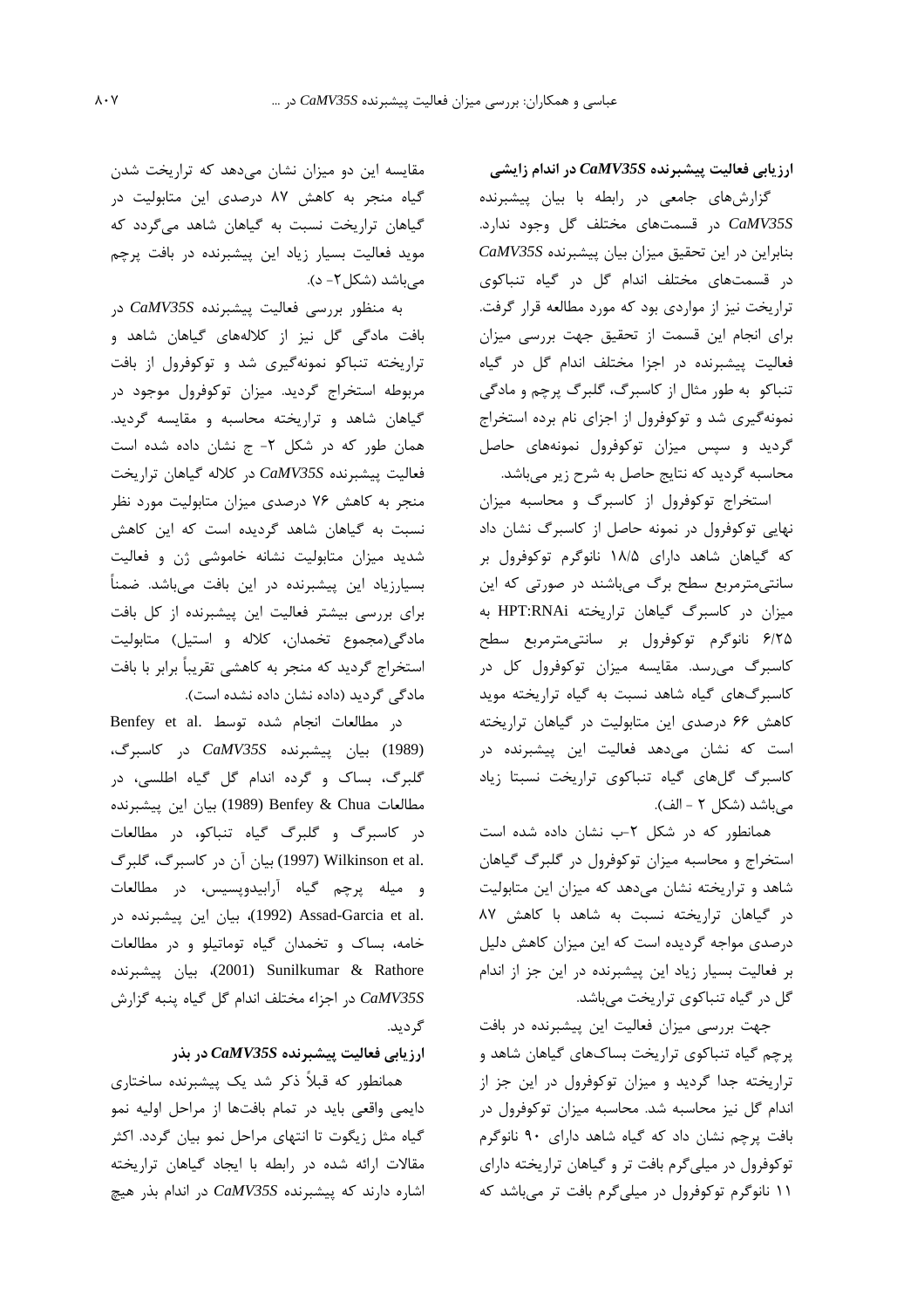بیانی ندارند. جهت بررسی و تأیید یا رد این موضوع از بافتی که در آن بذر تشکیل میگردد نمونهگیری شد به این صورت که ابتدا همان طور که در قسمت اجزای گل شرح داده شد از گل نارس قبل از گردهافشانی و سپس از مادگی به مدت ۵ تا ۱۰ روز پس از گردهافشانی، بذور نارس و در نهایت بذور رسیده نمونهبرداری شد و از هر كدام از نمونهها به طور جدا گانه توكوفرول استخراج گردید و سپس میزان توکوفرول برای هر مرحله محاسبه گر دید.

همانطور که در شکل ۲- ج نشان داده شده است در مادگی و قبل از گردهافشانی کاهش ۷۶ درصدی از متابولیت در گیاهان تراریخت نسبت به شاهد مشاهده گردید و نتیجه بررسیها بر روی مادگی گیاهان شاهد و تراریخت ۵ تا ۱۰ روز پس از گردهافشانی نشان داد که در گیاهان تراریخته نسبت به گیاهان غیرتراریخت میزان توکوفرول در حدود ۴۱ درصد کاهش یافته است که این میزان کاهش به معنی فعالیت قابل توجه پیشبرنده در این مرحله می باشد هرچند که این CaMV35S کاهش نسبت به سایر قسمتهای ذکر شده در قبل

ياپين تر مي باشد شكل (شكل ٣-الف).

سپس از بذور نابالغ و بالغ توکوفرول استخراج گردید که مقایسه میزان توکوفرول در بذور رسیده گیاهان غیرتراریخت و تراریخت نمایانگر کاهش بسیار کم این متابولیت در گیاهان شاهد و تراریخت میباشد. همان طور که در شکل ٣-ب مشخص گرديده است ميزان توکوفرول در بذور رسیده گیاهان تراریخته ۱۷ درصد نسبت به گیاهان شاهد کاهش نشان میدهد که این میزان کاهش بیانگر فعالیت ١٧ درصدی این پیشبرنده در بذور رسیده گیاهان تراریخت در مقایسه با گیاهان شاهد می باشد.

در مطالعات Sunilkumar & Rathore (2001) اولين نشانههای قابل مشاهده بیان پیشبرنده CaMV35S در بذر ١٣ روز پس از گردهافشانی ذكر شده است اما در اين تحقیق نتیجه بررسی میزان توکوفرول در مادگی ۵ تا ١٠ روز پس از گردهافشانی نشان داد که در گیاهان تراریخته میزان توکوفرول در حدود ۴۱ درصد نسبت به گیاهان غیر تراریخت کاهش یافته است که این میزان كاهش به معنى فعاليت قابل توجه اين ييشبرنده در اين



الف) توكوفرول استخراج شده از كاسبرگ، ب) توكوفرول استخراج شده از گلبرگ، ج) توكوفرول استخراج شده از بافت كلاله مادگي، د) توکوفرول استخراج شده از بافت پرچم گیاهان شاهد و تراریخته تنباکو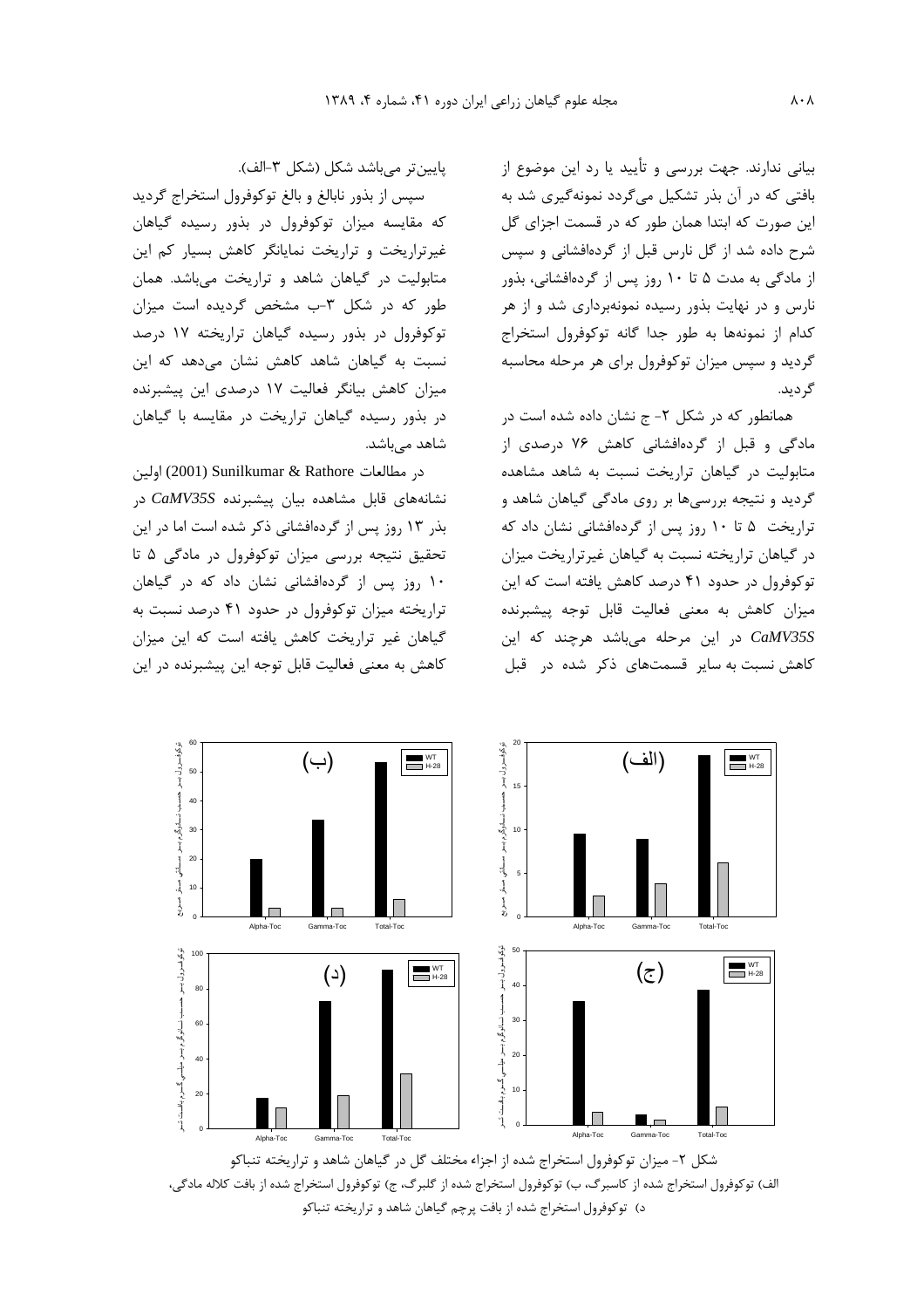مرحله میباشد هرچند که این کاهش نسبت به سایر قسمتها پایینتر میباشد. دلیل این تفاوت ممکن است به دلیل بیان کم پیشبرنده و در نهایت بیان پایین اژن و عدم توانایی در تعیین میزان کم نور فلورسانس باشد که این مشکل در این تحقیق با بررسی میزان توکوفرول با استفاده از دستگاه HPLC مرتفع گردید.

در مجموع نتايج اين تحقيق همانند ساير نتايج ارايه شده در این موضوع مؤید این واقعیت است که پیشبرنده CaMV35S یک پیشبرنده دایمی است که در تمامی

مراحل رشدی گیاه و در تمامی بافتها بیان می گردد اما بیان آن در بافتهای مختلف متفاوت است به گونهای که این پیشبرنده طبق نتایج این تحقیق در بافتهای برگ، کاسبرگ، گلبرگ، پرچم و مادگی بیان بسیار بالایی را نشان میدهد و در بافتهای ریشه و بذور نابالغ بیان متوسط این پیشبرنده مشاهده مے گردد و در مقابل در بذور بالغ هر چند بیان بسیار پایین است اما میزان خاموشی ۱۷ درصدی بیانگر بیان غیرقابل چشمپوشی در این بافت میباشد.



الف) توكوفرول استخراج شده از بذور نابالغ، ب) توكوفرول استخراج شده از از بذور بالغ گياهان شاهد و تراريخته تنباكو

#### **REFERENCES**

- Abbasi, A. R., Hajirezaei, M., Hofius, D., Sonnewald, U. & Voll, L. M. (2007). Specific roles of  $\alpha$  and  $\mathbf{1}$ γ-tocopherol in abiotic stress responses of transgenic tobacco plants. Plant Physiol, 143, 720-738.
- Assad-Garcia, N., Ochoa-Alejo, N., Garcia-Hernandez, E., Herrera- Estrella, L. & Simpson, J. (1992). 2. Agrobacterium-mediated transformation of tomatillo (Physalis ixocarpa) and tissue specific and developmental expression of the CaMV 35S promoter in transgenic tomatillo plants. Plant Cell Rep, 11, 558-562.
- 3. Battraw, M. J. & Hall, T. C. (1990). Histochemical analysis of CaMV 35S promoter- $\beta$ -glucuronidase gene expression in transgenic rice plants. Plant Mol Biol, 15, 527–538.
- 4. Benfey, P. N. & Chua, N.-H. (1989). Regulated genes in transgenic plants. Science, 244, 174–181.
- 5. Benfey, P. N., Ren, L. & Chua, N.-H. (1989). The CaMV 35S enhancer contains at least two domains which can confer different developmental and tissue-specific expression patterns. EMBO J, 8, 2195-2202.
- 6. Benfey, P. N., Ren, L. & Chua, N.-H. (1990a). Tissue specific expression from CaMV 35S enhancer subdomains in early stages of plant development. *EMBO J*, 9, 1677–1684.
- 7. Benfey, P. N., Ren, L. & Chua, N.-H. (1990b). Combinatorial and synergistic properties of CaMV 35S enhancer subdomains. EMBO J, 9, 1685-1696.
- James, V. A., Neibaur, I. & Altpeter, F. (2008). Stress inducible expression of the *DREB1A* transcription  $8<sup>1</sup>$ factor from xeric, *Hordeum spontaneum* L. in turf and forage grass (Paspalum notatum Flugge) enhances abiotic stress tolerance. Transgenic Res, 17, 93-104.
- 9. Jefferson, R. A., Kavanagh, T. A. & Bevan, M. W. (1987). GUS fusions:  $\beta$ -glucuronidase as a sensitive and versatile gene fusion marker in higher plants. EMBO J, 6, 3901-3907.
- 10. Odell, J. T., Nagy, F. & Chua, N.-H. (1985). Identification of DNA sequences required for activity of the cauliflower mosaic virus 35S promoter. Nature, 313, 810-812.
- 11. Peebles, C. A., Gibson, S. I., Shanks, J. V. & San, K. Y. (2007). Characterization of an ethanol-inducible promoter system in Catharanthus roseus hairy roots. Biotechnol Prog, 23, 1258-1260.